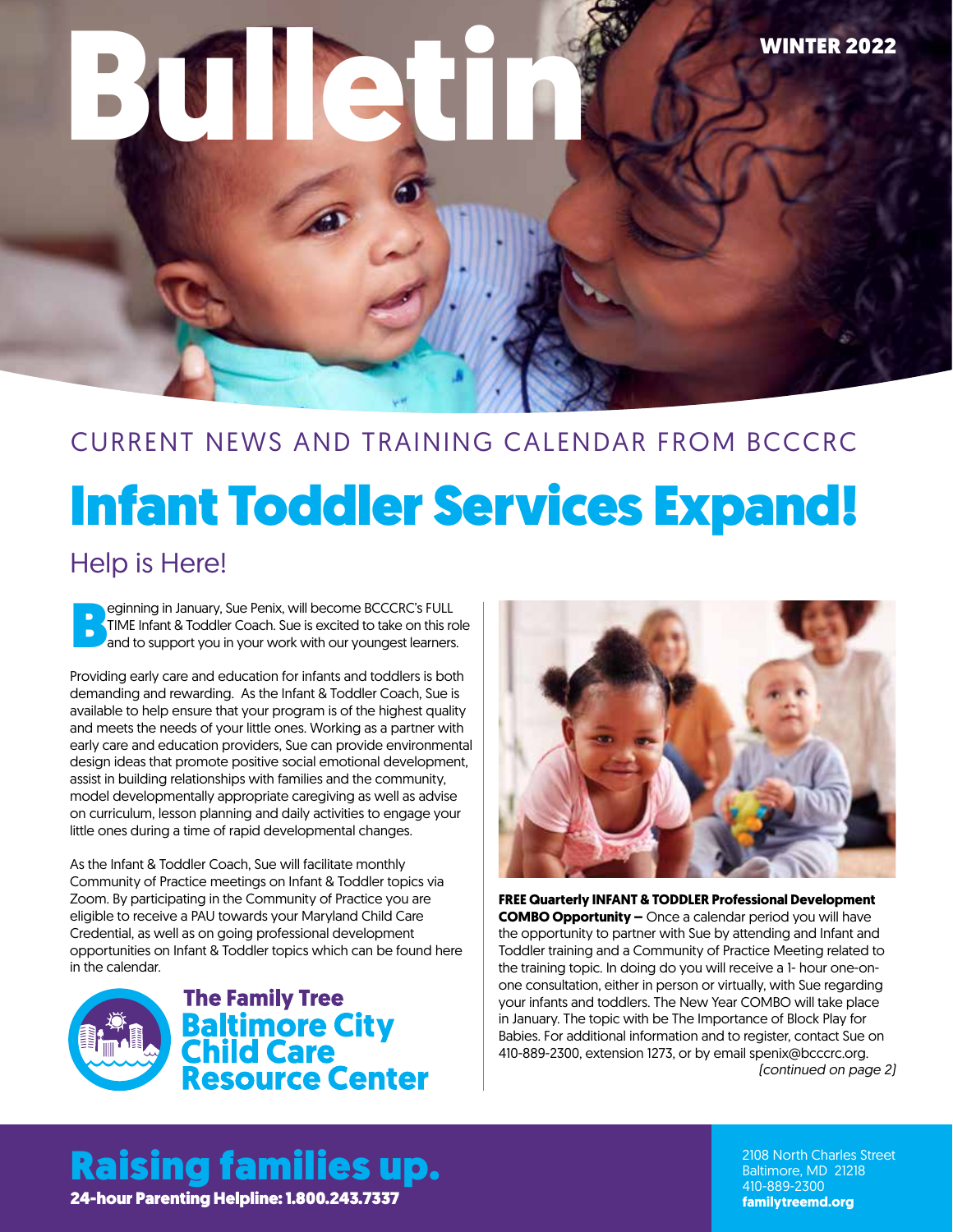# **Bulleti**

WINTER 2022

#### Infant Toddler Services Expand

#### *(continued from page 1)*

**New –** Infant & Toddler Learning Lending Library is now available. Materials may be borrowed for up to two weeks. Contact Sue for information on Lending Library Themes, and for any other information or services on infant and toddler care and education. Again, Sue can be reached by email, spenix@bcccrc.org, or by phone 410-889-2300, extension 1273.



### Looking for Training? Need Assistance?

Just open the camera on your phone, focus it on the QR code above and you will automatically be connected with BCCCRC's website ([https://familytreemd.org/bcccrc/\)](https://familytreemd.org/bcccrc/) If you would like a free magnet with the QR on it please contact Jennifer Lentz at jlentz@familytreemd.org.

## Feeling Frazzled?

#### BCCCRC's Infant and Early Childhood Mental Health Consultants Are Here to Help!

Being a child care professional does not come without frustration. Infant and Early Childhood Mental Health Consultants are here to support you. They can lend a listening ear and be an ongoing support for social emotional and behavioral learning in your program. The service is free, the consultants are available to visit your program, bring visual supports, and discuss ideas to help all children thrive while in your care. Don't hesitate to reach out, contact Suzanne and Tova to learn more or get started today. Suzanne Funk

sfunk@familytreemd.org 410-889-2300 ext. 1275 Tova Hoicowitz thoicowitz@familytreemd.org 410-889-2300 ext. 1276

## SAVE THE DATE Emotional Wellness **Conference**

Great news! The Emotional Wellness Conference will be held on Saturday, April 2nd. For the first time, the conference will be virtual but will continue to offer six-hours of Core of Knowledge professional development.

The 2022 Conference theme is "Promoting Equity and Anti-Bias Education in the Early Years". The conference will kick off with a keynote address by Alvin Irbry, a former kindergarten teacher turned award-winning social entrepreneur, international speaker, comedian, author and founder of Barbershop Books, a non-profit organization that promotes literacy in underserved communities.

The conference will be an all-day event, beginning at 8:30 am and ending at 4:00 pm. The conference brochure and registration information will be sent via e-mail in early February, so please watch your email and make certain that your email address is current with Locate.

## Saying Goodbye and Best Wishes

It is with very mixed emotions that we inform you that after twenty-four years with the Maryland Child Care Resource Network, Carol Powers has resigned her position with BCCCRC to take on a new opportunity. To say that Carol will be greatly missed is an understatement. She has a unique ability to connect with all of you in the child care community and has provided valuable services to you. In addition, she has been a treasured part of the BCCCRC staff.

## Looking for Affordable Health Care Insurance?

As a childcare provider you may qualify for low premium plans through the health care marketplace. The enrollment period has been extended to January 15, 2022. Navigators can offer virtual or in-person education about the Maryland Health Connection. You can find a navigator to assist you by calling the numbers below or going to the website. Baltimore City Residents are served by HealthCare Access Maryland. The phone numbers for HealthCare Access Maryland are: 410-500-4710 or 855- 288-3667 (Toll Free) and their web address is: [https://www.](https://www.healthcareaccessmaryland.org/how-we-help/health-insurance/) [healthcareaccessmaryland.org/how-we-help/health-insurance/](https://www.healthcareaccessmaryland.org/how-we-help/health-insurance/)

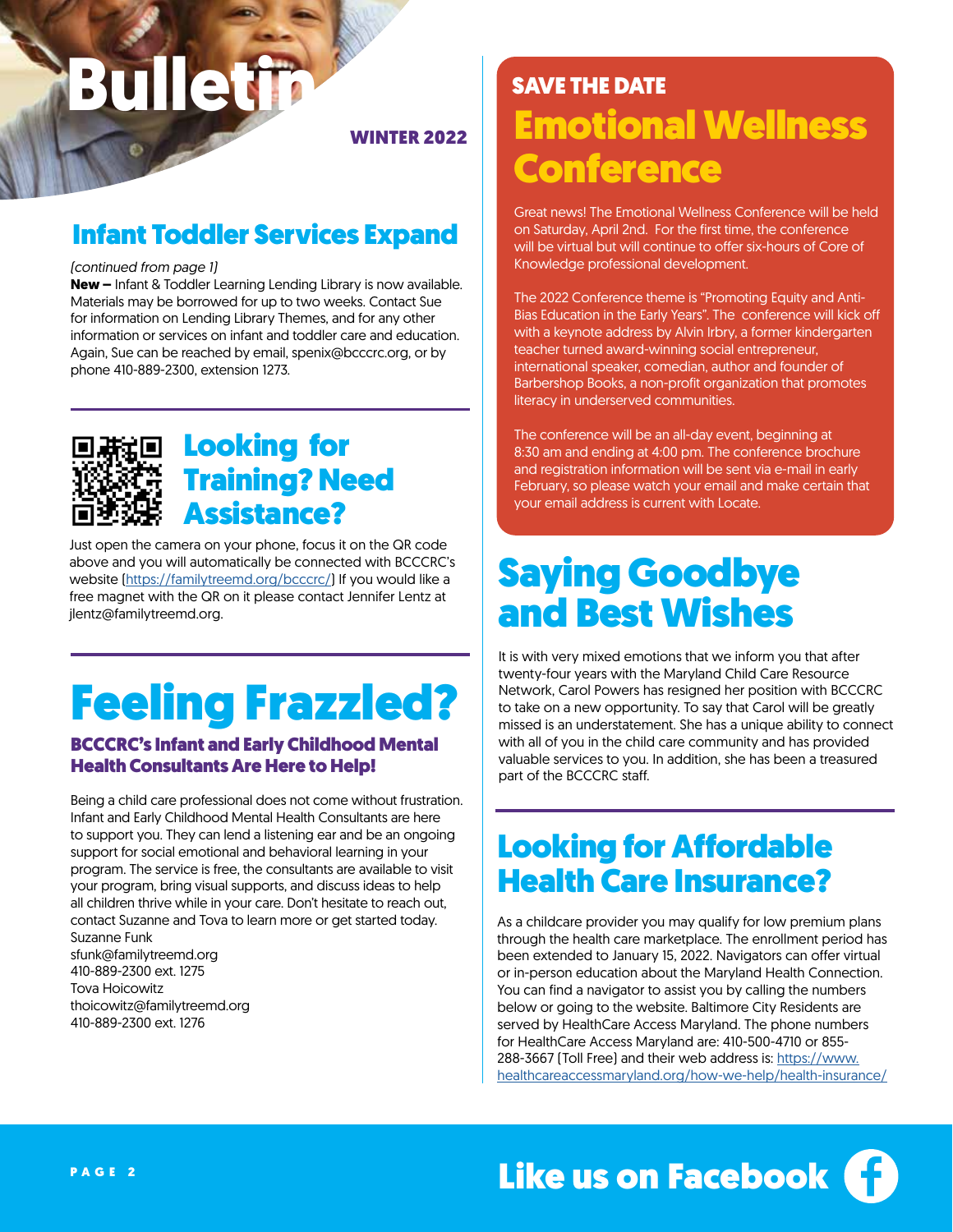## January 2022 WORKSHOP TRAINING SESSIONS

| <b>SUNDAY</b>  | <b>MONDAY</b>                               | <b>TUESDAY</b>           | <b>WEDNESDAY</b>                                                                                | <b>THURSDAY</b>                                            | <b>FRIDAY</b>  | <b>SATURDAY</b>                                                                                          |
|----------------|---------------------------------------------|--------------------------|-------------------------------------------------------------------------------------------------|------------------------------------------------------------|----------------|----------------------------------------------------------------------------------------------------------|
|                |                                             |                          |                                                                                                 |                                                            |                | 1<br>New Year's Day                                                                                      |
| $\overline{2}$ | $\overline{3}$                              | $\overline{\mathcal{A}}$ | 5                                                                                               | 6                                                          | $\overline{7}$ | 8<br>Medication<br>Administration                                                                        |
| 9              | 10                                          | 11                       | 12                                                                                              | 13<br>Successful<br>Relationships<br><b>Begin with You</b> | 14             | 15<br>The Changing<br><b>Face of Childcare</b><br><b>NEW</b>                                             |
| 16             | 17<br><b>Martin Luther</b><br>King, Jr. Day | 18                       | 19<br><b>Baby Blocks-</b><br><b>Helping Infants &amp;</b><br><b>Toddlers Grow</b><br><b>NEW</b> | 20                                                         | 21             | 22<br><b>Respecting ALL</b><br><b>Family Structures</b><br><b>NEW</b><br>Why Do<br><b>Toddlers Bite?</b> |
| 23             | 24                                          | 25                       | 26<br>Using Art to                                                                              | 27                                                         | 28             | $29_{\text{Open}}$<br><b>Ended Art for the</b><br>Preschool Child                                        |
| 30             | 31                                          |                          | <b>Heal Trauma</b>                                                                              |                                                            |                | <b>Child Development</b><br>and Developmental<br>Delays                                                  |

[To register online, go to https://familytreemd.org/bcccrc/](http://training.bcccrc.org/CVSFListView.aspx)



ALL CLASSES WILL BE HELD VIRTUALLY UNLESS MARKED IN RED. SEE COURSE DESCRIPTIONS FOR DETAILS.

## Raising families up.

24-hour Parenting Helpline: 1.800.243.7337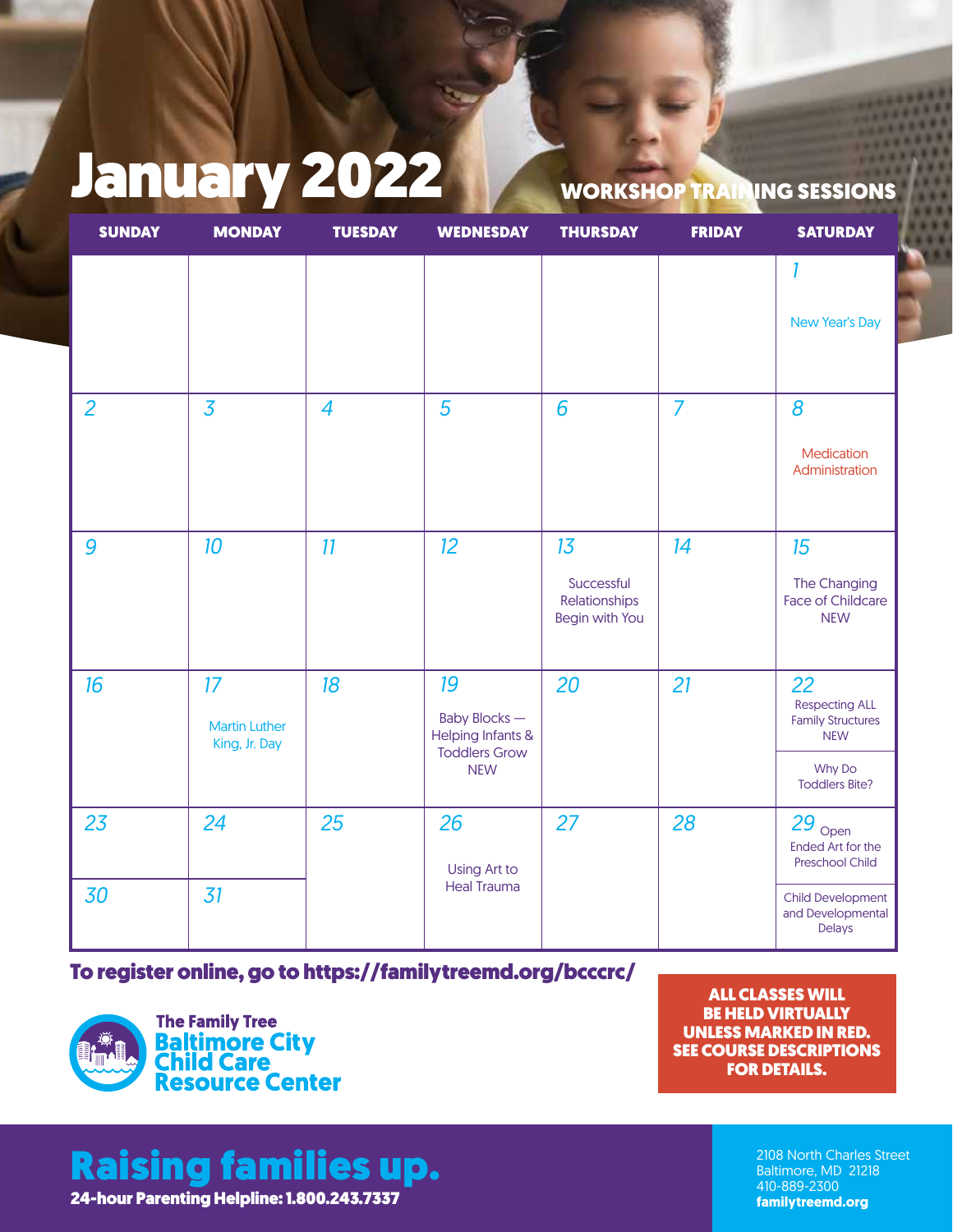## Training Descriptions January 2022

To register, click on the course title in <mark>blue.</mark>

| <b>Course and Date:</b>                                                                                                             | <b>Course Description:</b>                                                                                                                                                                                                                                                                                                                                                                                                                                                                             | <b>Topic and Cost:</b>                                                          |  |
|-------------------------------------------------------------------------------------------------------------------------------------|--------------------------------------------------------------------------------------------------------------------------------------------------------------------------------------------------------------------------------------------------------------------------------------------------------------------------------------------------------------------------------------------------------------------------------------------------------------------------------------------------------|---------------------------------------------------------------------------------|--|
| <b>Medication Administration</b><br>(In person)<br><b>Saturday, January 8</b><br>9:00 a.m. - 3:30 p.m.                              | <b>Note: This class will be held at the</b><br>Julie Center- 100 S Washington St, Baltimore, MD 21231<br>This class fulfills the MSDE/OCC requirement for all childcare<br>professionals.                                                                                                                                                                                                                                                                                                              | 6 hours Health, Safety<br>& Nutrition<br>\$60.00; Must pre-register             |  |
| <b>Successful Relationships</b><br><b>Begin with You</b><br><b>Thursday, January 13</b><br>6:00 p.m. $-$ 9:00 p.m.                  | Why are relationships so important? Think about how often you<br>are able to give one on one attention to a child and what that<br>means to them. In this class you will learn how to embed social<br>interactions for children into their day. Discover strategies to<br>teach social skills and how to develop safe secure relationships<br>with the children in your care.                                                                                                                          | 3 hours Professionalism<br>\$25.00; Must pre-register                           |  |
| <b>The Changing Face of</b><br><b>Childcare (NEW)</b><br><b>Saturday, January 15</b><br>$9:00$ a.m. $-11:00$ a.m.                   | As changes in the daily operations in Child Care continue to<br>evolve, we will review the ways that Child Care has had to<br>adapt to the world around us. We have had to adapt to the<br>ongoing changes that offering Child Care including our cleaning<br>protocols, how we socialize using social distancing and cohorts<br>and how we engage with parents.                                                                                                                                       | 2 hours Health, Safety<br>& Nutrition<br>\$22.00; Must pre-register             |  |
| <b>Baby Blocks-Helping Infants</b><br>& Toddlers Grow (NEW)<br><b>Wednesday, January 19</b><br>6:00 p.m. $-$ 9:00 p.m.              | Playing with blocks is timeless. Block play provides endless<br>opportunities for the enhancement and development of emerging<br>skills in infants and toddlers. This workshop looks at the stages of<br>block play and how to develop strategies to support your youngest<br>learners through block play.                                                                                                                                                                                             | 3 hours Curriculum<br>\$25.00; Must pre-register                                |  |
| <b>Respecting ALL Family</b><br><b>Structures (NEW)</b><br><b>Saturday, January 22</b><br>$9:00$ a.m. $-11:00$ a.m.                 | Family structures have moved away from the traditional nuclear<br>family. In this workshop you will learn about different family<br>structures that you may encounter in your program. You will also<br>explore ways to make all children and their families welcome in<br>your program.                                                                                                                                                                                                               | 2 hours Community<br>\$22.00; Must pre-register                                 |  |
| <b>Why Do Toddlers Bite?</b><br><b>Saturday, January 22</b><br>$9:00$ a.m. $-11:00$ a.m.                                            | You will learn how to approach, problem solve and develop<br>strategies for biting in the classroom. You will also learn strategies<br>on how to communicate with parents during biting situations.                                                                                                                                                                                                                                                                                                    | 2 hours Child Development<br>\$22.00; Must pre-register                         |  |
| <b>Simple Strategies for Staying</b><br><b>Healthy During Trying Times</b><br><b>Wednesday, January 26</b><br>6:00 p.m. - 8:00 p.m. | During these trying times deep, thoughtful, intentional self-care<br>is critical for every professional in the early care and education<br>field. In this workshop you will learn strategies to help you take<br>care of yourself.                                                                                                                                                                                                                                                                     | 2 hours Professionalism<br>\$22.00; Must pre-register                           |  |
| <b>Open Ended Art for the</b><br><b>Preschool Child</b><br><b>Saturday, January 29</b><br>9:00 a.m. - 12:00 p.m.                    | Art engages children's hands, minds, emotions and helps develop<br>valuable cognitive, socio-emotional and multisensory skills. This<br>course is designed for teachers to learn to identify the many<br>developmental skills children can master through open-ended<br>art activities, and how self-directed art fosters brain development,<br>creativity and self-esteem- inclusive for all early art learners.                                                                                      | 3 hours Curriculum<br>\$25.00; Must pre-register                                |  |
| <b>Child Development and</b><br><b>Developmental Delays</b><br><b>Saturday, January 29</b><br>$9:00$ a.m. $-11:00$ a.m.             | You will be presented with information on how to distinguish<br>the difference between typical and atypical child development.<br>You will leave with information on how to implement<br>accommodations and modifications to better work with children<br>with developmental delays and resources to utilize when<br>development is atypical. Additionally, you will learn strategies<br>for working with children exhibiting typical development in<br>order to further strengthen their development. | 1 hour Child Development,<br>1 hour Special Needs<br>\$22.00; Must pre-register |  |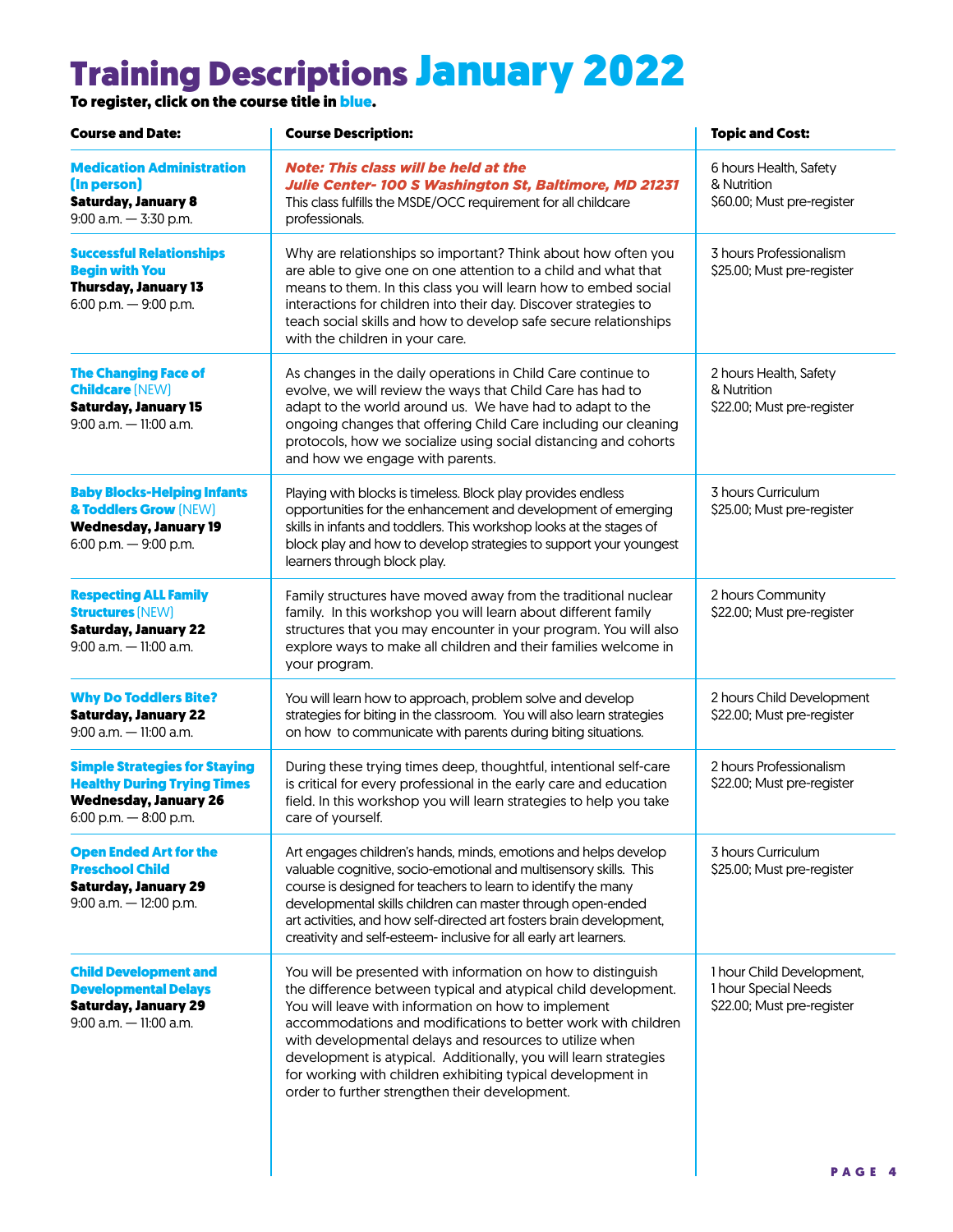## February 2022 WORKSHOP TRAINING SES

| <b>SUNDAY</b> | <b>MONDAY</b>                | <b>TUESDAY</b> | <b>WEDNESDAY</b>                                                                                                             | <b>THURSDAY</b> | <b>FRIDAY</b> | <b>SATURDAY</b>                                                                                                           |
|---------------|------------------------------|----------------|------------------------------------------------------------------------------------------------------------------------------|-----------------|---------------|---------------------------------------------------------------------------------------------------------------------------|
|               |                              | 1              | $\overline{2}$<br>Take a Look in a<br><b>Book NEW</b>                                                                        | $\overline{3}$  | 4             | 5<br>Healthy<br>Children Through<br>Nutrition and<br><b>Physical Activity</b>                                             |
|               |                              |                |                                                                                                                              |                 |               | Medication<br>Administration                                                                                              |
| 6             | $\overline{7}$               | 8              | 9                                                                                                                            | 10              | 11            | 12 <sub>Making</sub><br>Meaningful<br>Connections:<br><b>Building the</b><br>Foundation of<br>the Young Brain             |
| 13            | 14                           | 15             | 16<br><b>Basic Health &amp;</b><br><b>Safety Training</b><br>with Supporting<br><b>Breastfeeding in</b><br><b>Child Care</b> | 17              | 18            | 19<br>Rethinking the<br><b>Environment to</b><br><b>Spark Curiosity</b><br><b>Using Creative</b><br><b>Containers NEW</b> |
| 20            | 21<br><b>President's Day</b> | 22             | 23<br>Creating<br><b>Culturally Rich</b><br>Environments<br>with Loose Parts                                                 | 24              | 25            | 26<br>All Children<br>are Gifted                                                                                          |
| 27            | 28                           |                |                                                                                                                              |                 |               |                                                                                                                           |
|               |                              |                |                                                                                                                              |                 |               |                                                                                                                           |

#### [To register online, go to https://familytreemd.org/bcccrc/](http://training.bcccrc.org/CVSFListView.aspx)



ALL CLASSES WILL BE HELD VIRTUALLY UNLESS MARKED IN RED. SEE COURSE DESCRIPTIONS FOR DETAILS.

## Raising families up.

24-hour Parenting Helpline: 1.800.243.7337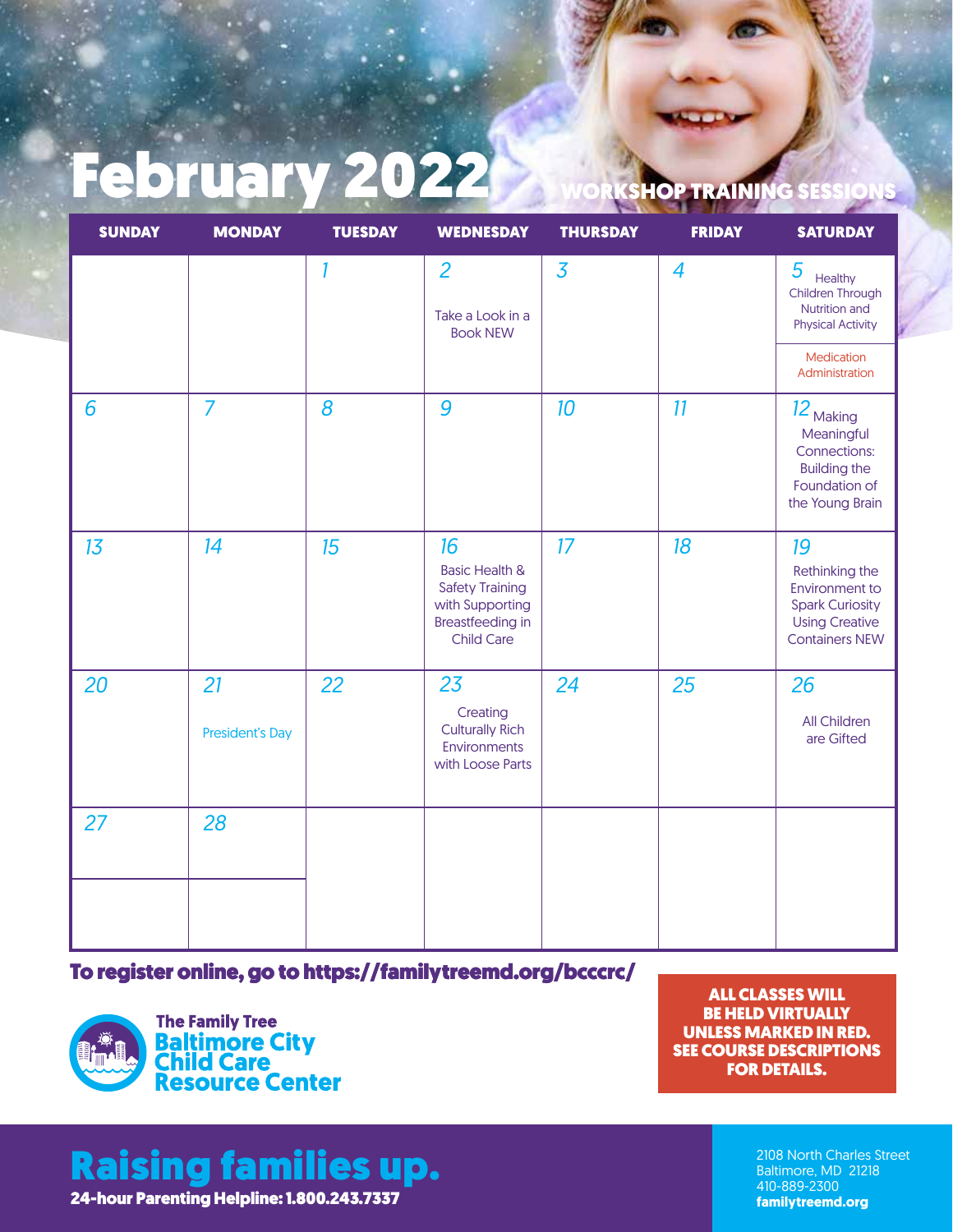## Training Descriptions February 2022

To register, click on the course title in <mark>blue.</mark>

| <b>Course and Date:</b>                                                                                                                                                       | <b>Course Description:</b>                                                                                                                                                                                                                                                                                                                                                                                                                                                                                      | <b>Topic and Cost:</b>                                                                                     |
|-------------------------------------------------------------------------------------------------------------------------------------------------------------------------------|-----------------------------------------------------------------------------------------------------------------------------------------------------------------------------------------------------------------------------------------------------------------------------------------------------------------------------------------------------------------------------------------------------------------------------------------------------------------------------------------------------------------|------------------------------------------------------------------------------------------------------------|
| <b>Medication Administration</b><br>(In person)<br><b>Saturday, February 5</b><br>$9:00$ a.m. $-3:30$ p.m.                                                                    | <b>Note: This class will be held at the Julie Center-</b><br>100 S Washington St, Baltimore, MD 21231<br>This class fulfills the MSDE/OCC requirement for all childcare<br>professionals.                                                                                                                                                                                                                                                                                                                       | 6 hours Health, Safety<br>& Nutrition<br>\$60.00; Must pre-register                                        |
| Take a Look in a Book [NEW]<br><b>Wednesday, February 2</b><br>6:00 p.m. $-$ 8:00 p.m.                                                                                        | In this training you will learn how language-rich interactions<br>and environments helps infants and toddlers develop<br>communication skills, patience, empathy, and literacy-all of<br>which are critical to success in school and beyond.                                                                                                                                                                                                                                                                    | 2 hours Curriculum<br>\$22.00; Must pre-register                                                           |
| <b>Healthy Children</b><br><b>Through Nutrition</b><br>and Physical Activity<br><b>Saturday, February 5</b><br>$9:00$ a.m. $-12:00$ p.m.                                      | This training will help you to be better informed about the food<br>choices, how to prepare a balanced, healthy menu, and creative<br>movement activities to do throughout the day to increase the<br>physical fitness levels of children in their care.                                                                                                                                                                                                                                                        | 3 hours Health, Safety<br>& Nutrition<br>\$25.00; Must pre-register                                        |
| <b>Making Meaningful</b><br><b>Connections: Building</b><br>the Foundation<br>of the Young Brain<br><b>Saturday, February 12</b><br>$9:00$ a.m. $-12:00$ p.m.                 | This interactive training will build participants' knowledge<br>around how a young child's brain develops between the ages<br>of birth through five. You will actively engage in "building<br>a brain", explore the importance of developing their own<br>capacity, and learn specific strategies and interactions that grow<br>healthy brains. After engaging with the content of this training,<br>you will have a better understanding of the core components<br>used to support the growth of all learners. | 1 hour Child Development,<br>1 hour Professionalism,<br>1 hour Special Needs<br>\$25.00; Must pre-register |
| <b>Basic Health and Safety</b><br><b>Training with Supporting</b><br><b>Breastfeeding in Child Care</b><br><b>Wednesday, February 16</b><br>6:00 p.m. $-$ 9:00 p.m.           | This class fulfills the MSDE requirement for basic health and<br>safety training.                                                                                                                                                                                                                                                                                                                                                                                                                               | 3 hours Health, Safety<br>& Nutrition<br>\$25.00; Must pre-register                                        |
| <b>Rethinking the</b><br><b>Environment to Spark</b><br><b>Curiosity Using Creative</b><br><b>Containers NEW</b><br><b>Saturday, February 19</b><br>$9:00$ a.m. $-11:00$ a.m. | What if the primary job of containers in the classroom was not<br>to just hold the materials within, but to spark children's interests<br>and engagement with their contents. This workshop focuses<br>creating an engaging environment sparking children's interest<br>through creative use of unconventional containers.                                                                                                                                                                                      | 2 hours Curriculum<br>\$22.00; Must pre-register                                                           |
| <b>Creating Culturally</b><br><b>Rich Environments</b><br>with Loose Parts<br><b>Wednesday, February 23</b><br>6:00 p.m. $-$ 9:00 p.m.                                        | Young children are naturally curious about the people and<br>places in their world, beginning with their family and local<br>community. Creating an environment filled with loose parts that<br>encourages exploration of their local culture and its people is an<br>important component of early education.                                                                                                                                                                                                   | 3 hours Community<br>\$25.00; Must pre-register                                                            |
| <b>All Children are Gifted</b><br><b>Saturday, February 26</b><br>$9:00$ a.m. $-11:00$ a.m.                                                                                   | Understanding the special needs of children prepares child<br>development professionals to create environments and<br>programs for the children in their care. In this workshop you will<br>learn many of the ways that all children are gifted.                                                                                                                                                                                                                                                                | 2 hours Special Needs<br>\$22.00; Must pre-register                                                        |
|                                                                                                                                                                               |                                                                                                                                                                                                                                                                                                                                                                                                                                                                                                                 | PAGF 6                                                                                                     |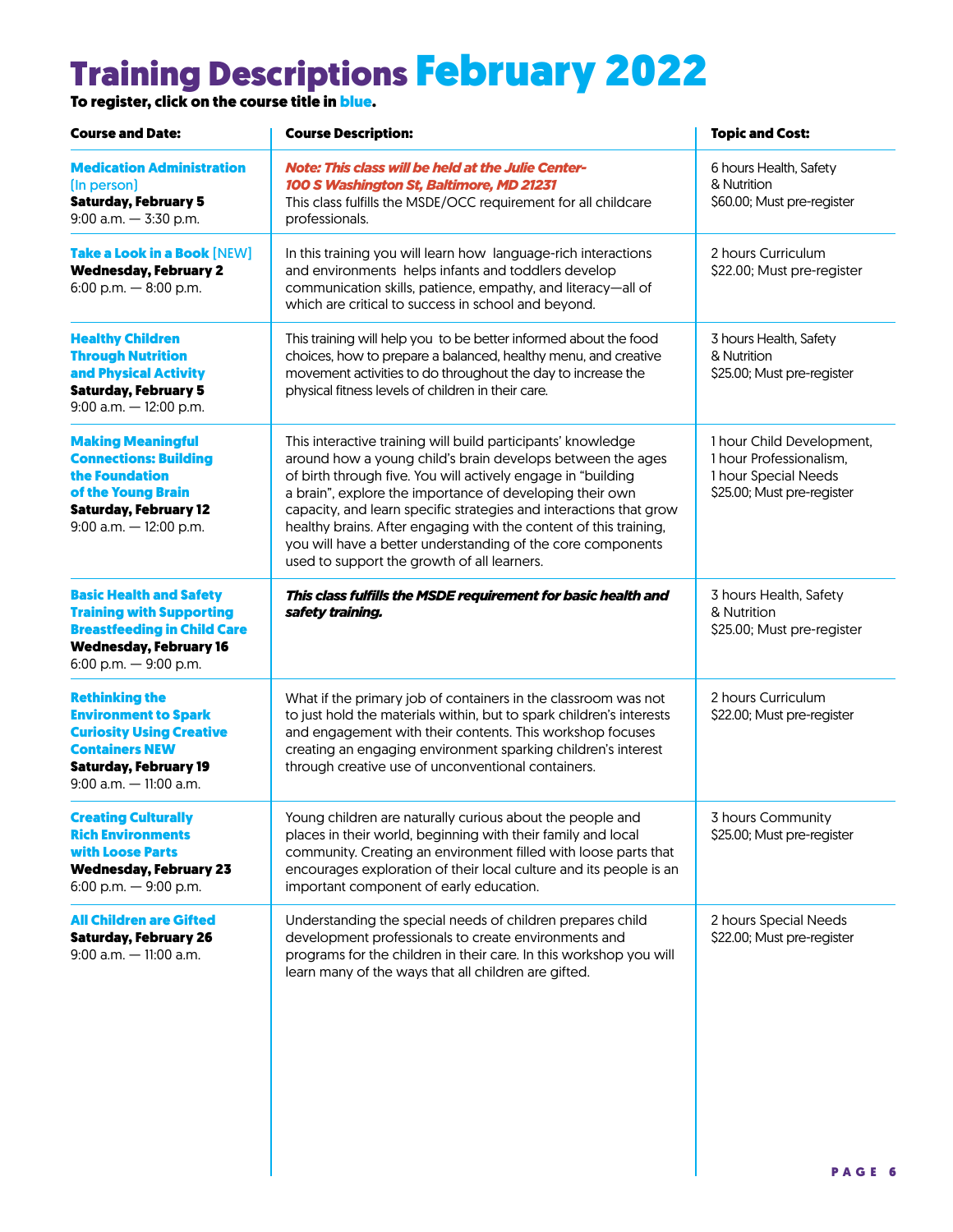# March 2022 WORKSHOP TRAINING SESSIONS

| <b>SUNDAY</b> | <b>MONDAY</b>  | <b>TUESDAY</b> | <b>WEDNESDAY</b>                                                                              | <b>THURSDAY</b>                                         | <b>FRIDAY</b> | <b>SATURDAY</b>                                                                     |
|---------------|----------------|----------------|-----------------------------------------------------------------------------------------------|---------------------------------------------------------|---------------|-------------------------------------------------------------------------------------|
|               |                | 1              | $\overline{2}$<br>Cultural<br>Competency in<br><b>Early Childhood</b><br><b>Education NEW</b> | $\overline{3}$                                          | 4             | $5$ Nurturing<br><b>Brain Development</b>                                           |
|               |                |                |                                                                                               |                                                         |               | Working with<br><b>Mixed Age Groups</b>                                             |
|               |                |                |                                                                                               |                                                         |               | Medication<br>Administration                                                        |
| 6             | $\overline{7}$ | 8              | 9                                                                                             | 10                                                      | 11            | 12<br>Cross-Cultural<br>Support for<br><b>Grieving Children</b><br>and Families NEW |
|               |                |                |                                                                                               |                                                         |               | <b>Taking Good Care</b><br>of You!                                                  |
| 13            | 14             | 15             | 16                                                                                            | 17                                                      | 18            | 19                                                                                  |
|               |                |                |                                                                                               | <b>Big Anxiety,</b><br><b>Small Child</b><br><b>NEW</b> |               | <b>Sensory Play</b><br>for Infants<br>and Toddlers                                  |
| 20            | 21             | 22             | 23<br>$R.E.S.P.E.C.T.$ -<br>What Infants and<br><b>Toddlers Want</b><br><b>NEW</b>            | 24                                                      | 25            | 26<br>Introduction to<br><b>NAFCC</b><br>Accreditation                              |
| 27            | 28             | 29             | 30<br><b>Including All</b><br>Children and the<br>Americans with<br><b>Disabalities Act</b>   | 31                                                      |               |                                                                                     |

#### [To register online, go to https://familytreemd.org/bcccrc/](http://training.bcccrc.org/CVSFListView.aspx)



ALL CLASSES WILL BE HELD VIRTUALLY UNLESS MARKED IN RED. SEE COURSE DESCRIPTIONS FOR DETAILS.

## Raising families up.

24-hour Parenting Helpline: 1.800.243.7337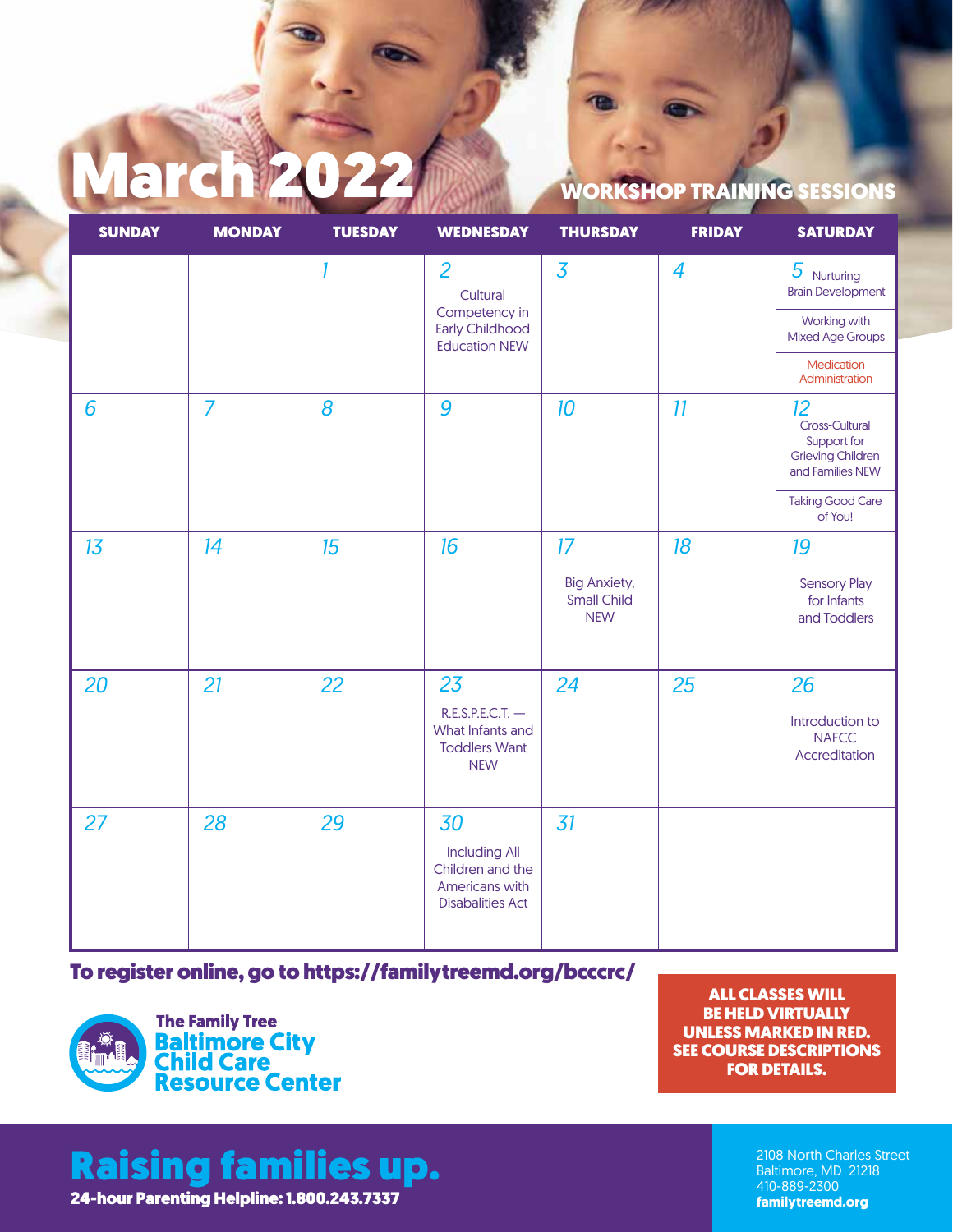## Training Descriptions March 2022

To register, click on the course title in <mark>blue.</mark>

| <b>Course and Date:</b>                                                                                                                                   | <b>Course Description:</b>                                                                                                                                                                                                                                                                                                 | <b>Topic and Cost:</b>                                                          |  |
|-----------------------------------------------------------------------------------------------------------------------------------------------------------|----------------------------------------------------------------------------------------------------------------------------------------------------------------------------------------------------------------------------------------------------------------------------------------------------------------------------|---------------------------------------------------------------------------------|--|
| <b>Medication Administration</b><br>(In person)<br><b>Saturday, March 5</b><br>$9:00$ a.m. $-3:30$ p.m.                                                   | <b>Note: This class will be held at the Julie Center-</b><br>100 S Washington St, Baltimore, MD 21231<br>This class fulfills the MSDE/OCC requirement for all childcare<br>professionals.                                                                                                                                  | 6 hours Health, Safety<br>& Nutrition<br>\$60.00; Must pre-register             |  |
| <b>Working Together: The</b><br><b>Importance of Community</b><br><b>Helpers in Our Daily Lives</b><br><b>Tuesday, June 15</b><br>6:00 p.m. $-$ 8:00 p.m. | In this training you will learn how language-rich interactions<br>and environments helps infants and toddlers develop<br>communication skills, patience, empathy, and literacy-all of<br>which are critical to success in school and beyond.                                                                               | 2 hours Curriculum<br>\$22.00; Must pre-register                                |  |
| <b>Cultural Competency in Early</b><br><b>Childhood Education [NEW]</b><br><b>Wednesday, March 2</b><br>6:00 p.m. $-$ 9:00 p.m.                           | Participants will explore different topics relating to culture and<br>cultural competence in early childhood programs. By engaging in<br>self-reflection and small group discussion, participants will create<br>plans to enhance relationships and increase inclusive practices.                                          | 1.5 hours Community,<br>1.5 hours Professionalism<br>\$25.00; Must pre-register |  |
| <b>Nurturing Brain</b><br><b>Development</b><br><b>Saturday, March 5</b><br>$9:00$ a.m. $-12:00$ p.m.                                                     | In this workshop we will look at the science of infant brain<br>development and focus on caring techniques that promote<br>brain development, social emotional development and<br>communication.                                                                                                                           | 3 hours Child Development<br>\$25.00; Must pre-register                         |  |
| <b>Cross-Cultural Support</b><br>for Grieving Children and<br><b>Families [NEW]</b><br><b>Saturday, March 12</b><br>$9:00$ a.m. $-12:00$ p.m.             | We will cover practical information about supportive things to say<br>and do for children and adults who are grieving. Please note: This<br>workshop may be emotionally triggering for some. If you have<br>recently experienced a loss, you may want to consider attending an<br>alternative workshop.                    | 3 hours Child Development<br>\$25.00; Must pre-register                         |  |
| <b>Taking Good Care of You</b><br><b>Saturday, March 12</b><br>$9:00$ a.m. $-12:00$ p.m.                                                                  | What if the primary job of containers in the classroom was not<br>to just hold the materials within, but to spark children's interests<br>and engagement with their contents. This workshop focuses<br>creating an engaging environment sparking children's interest<br>through creative use of unconventional containers. | 3 hours Health, Safety<br>& Nutrition<br>\$25.00; Must pre-register             |  |
| <b>Big Anxiety, Small Child [NEW]</b><br><b>Thursday, March 17</b><br>6:00 p.m. $-$ 9:00 p.m.                                                             | This training will introduce participants to anxiety and how this<br>disorder impacts young children. Participants will learn what<br>normal behavior is and what warrants a referral. Educators will<br>leave with a toolkit of ideas and strategies to assist preschool<br>children who may have anxiety.                | 3 hours Special Needs<br>\$25.00; Must pre-register                             |  |
| <b>Sensory Play for Infants</b><br>and Toddlers<br><b>Saturday, March 19</b><br>$9:00$ a.m. $-11:00$ a.m.                                                 | Sensory play enables infants and toddlers to scaffold learning,<br>building on prior experiences. Providers will learn how to use<br>non-traditional everyday sensory items to create discovery<br>baskets to scaffold memory and enhance brain development in<br>Infants and Toddlers.                                    | 2 hours Curriculum<br>\$22.00; Must pre-register                                |  |
| R.E.S.P.E.C.T. - What Infants<br>and Toddlers Want [NEW]<br><b>Wednesday, March 23</b><br>6:00 p.m. $-8:00$ p.m.                                          | Participants will enhance their relationships and interactions<br>with infants and toddlers in their care by learning to engage in<br>respectful exchanges with children; and to recognize each child<br>as a unique individual.                                                                                           | 2 hours Child Development<br>\$22.00; Must pre-register                         |  |
| <b>Introduction to</b><br><b>NAFCC Accreditation</b><br><b>Saturday, March 26</b><br>$9:00$ a.m. $-11:00$ a.m.                                            | An introduction to the process and standards for family child<br>care providers to complete the NAFCC Accreditation process.                                                                                                                                                                                               | 2 hours Professionalism<br>\$22.00; Must pre-register                           |  |
| <b>Including All Children and the</b><br><b>Americans w/ Disabilities Act</b><br><b>Wednesday, March 30</b><br>6:00 p.m. - 9:00 p.m.                      | This class fulfills the MSDE requirement for all childcare<br>professionals.                                                                                                                                                                                                                                               | 3 hours Special Needs<br>\$25.00; Must pre-register<br>PAGE 8                   |  |